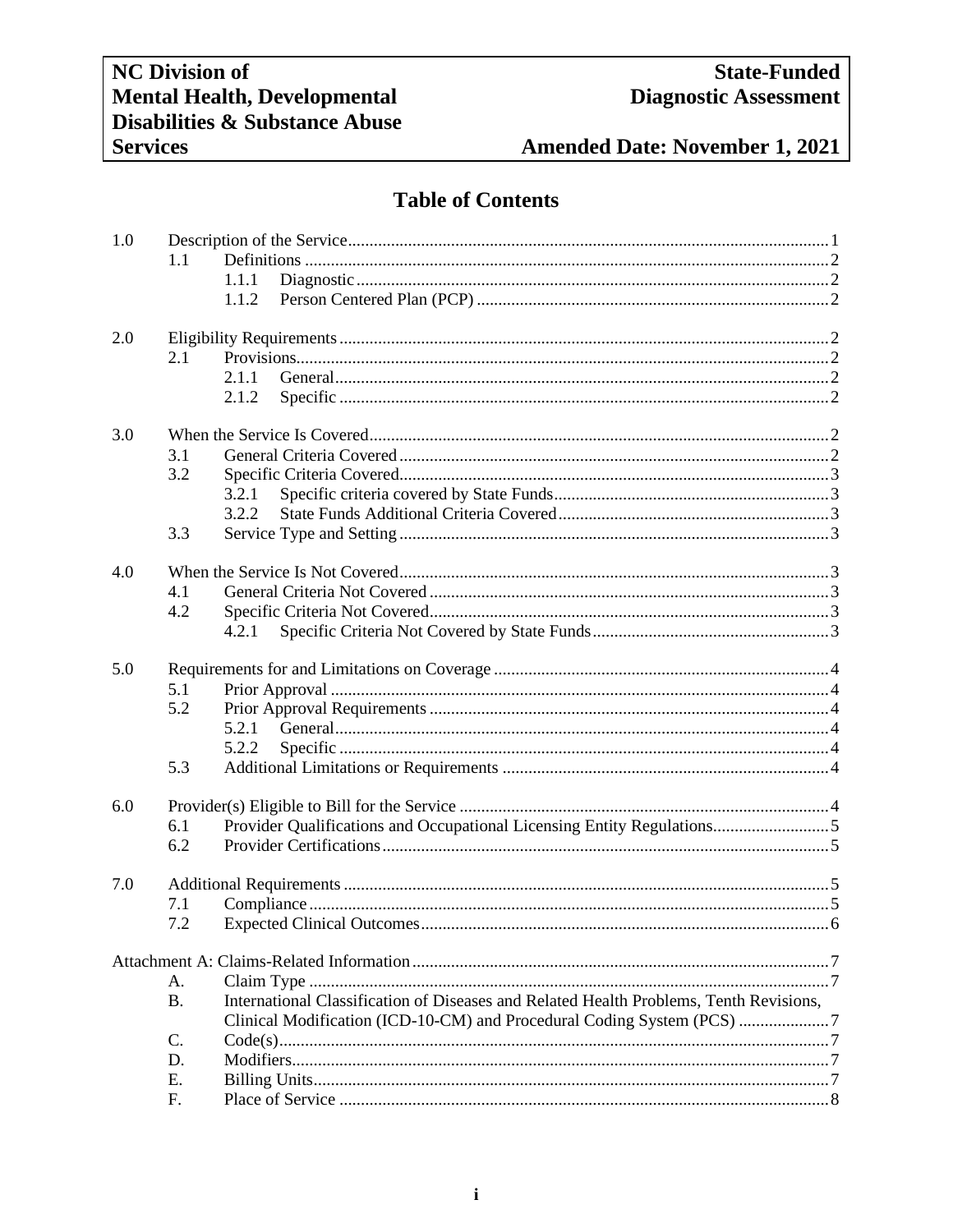**Services Amended Date: November 1, 2021**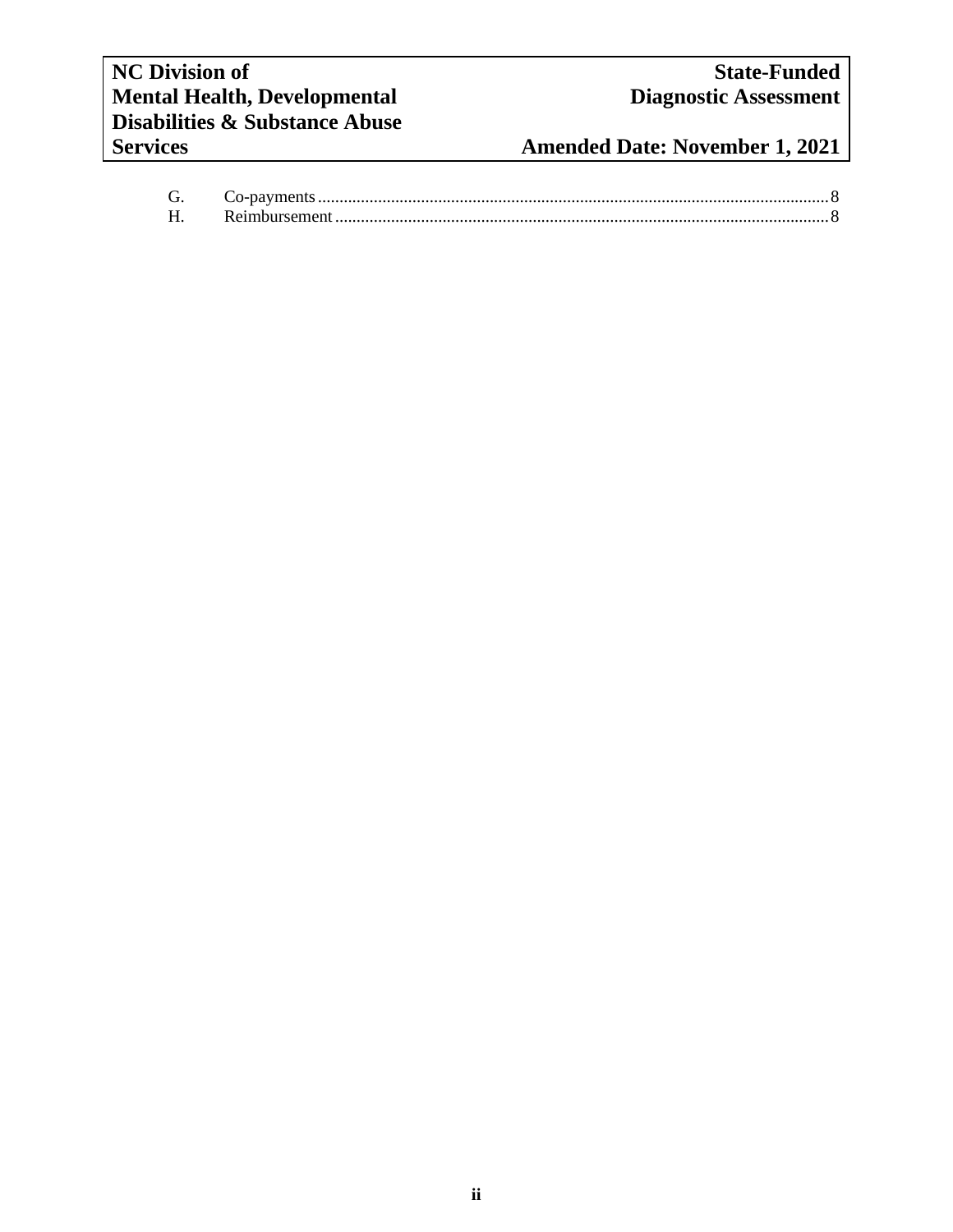## **Related Service Definition Policies**

Refer to https://www.ncdhhs.gov/providers/provider-info/mental-health-development-disabilities-andsubstance-abuse-services/service-definitions for the related coverage policies listed below: *State-Funded Enhanced Mental Health and Substance Abuse Services State-Funded Assertive Community Treatment (ACT program) State-Funded Community Support Team (CST)*

# <span id="page-2-0"></span>**1.0 Description of the Service**

A diagnostic assessment is an intensive clinical and functional evaluation of an individual's mental health, intellectual and developmental disability, or substance use condition. A diagnostic assessment determines whether the individual meets medical necessity and can benefit from: mental health, intellectual disability, developmental disability, or substance use disorder services based on the individual's diagnosis, presenting problems, and treatment and recovery goals.

It evaluates the individual's level of readiness and motivation to engage in treatment. This assessment is designed to be delivered in a team approach that results in the issuance of a written report that provides the clinical basis for the development of the individual's treatment or service plan. The written report must be kept in the service record.

## **Elements of the Diagnostic Assessment**

A diagnostic assessment must include ALL the following elements:

- a. description of the presenting problems, including source of distress, precipitating events, and associated problems or symptoms;
- b. chronological general health, past trauma history and behavioral health history (including both mental health and substance use including tobacco use) of the individual's symptoms, treatment, and treatment response;
- c. current medications for medical, psychiatric, and substance use disorder treatment. Identify past medications that were ineffective or caused significant side effects or adverse reactions;
- d. a review of biological, psychological, familial, social, developmental and environmental dimensions to identify strengths, needs, and risks in each area;
- e. evidence of the individual's and legally responsible person's (if applicable) participation in the assessment;
- f. analysis and interpretation of the assessment information with an appropriate case formulation including determination of American Society of Addiction Medicine (ASAM) level of care when a substance use disorder is present;
- g. diagnosis using the Diagnostic and Statistical Manual of Mental Disorders, Fifth Edition (DSM-5), or any subsequent editions of this reference material including mental health, substance use disorders, or intellectual or developmental disabilities, as well as physical health conditions and functional impairment;
- h. recommendations for additional assessments, services, supports or treatment based on the results of the diagnostic assessment;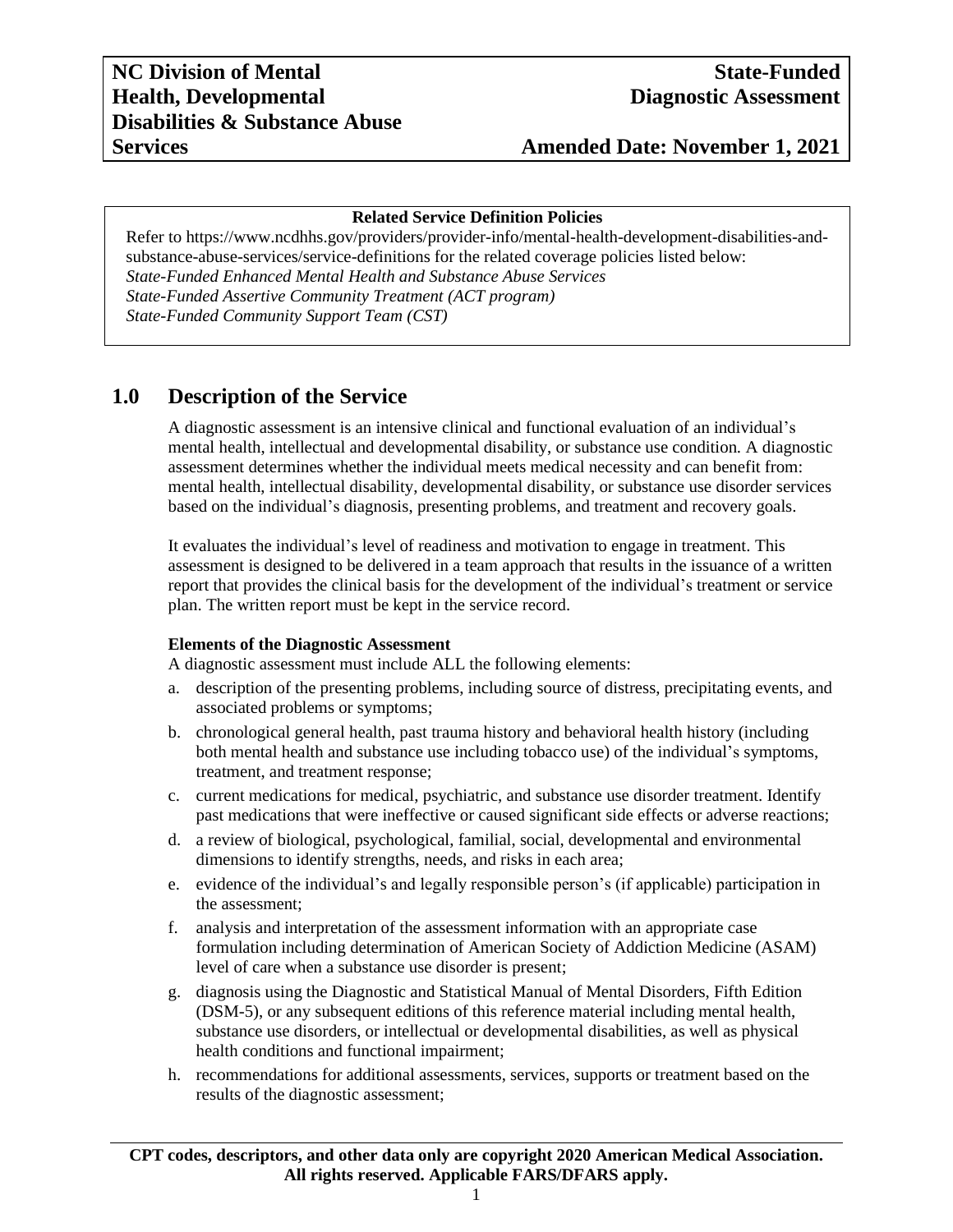- i. the diagnostic assessment must be signed and dated by the licensed professionals completing the assessment; and
- j. evidence of an interdisciplinary team service note that documents the team's review and discussion of the assessment. The involvement of the team in the delivery of the service is very important and is documented in the team note. Particular emphasis is made on the involvement and participation of all members of the team in the formulation of the diagnoses and treatment recommendations.

This assessment must be signed and dated by the MD, DO, PA, NP, or licensed psychologist and serves as the initial order for services included in the Person Centered Plan (PCP). Upon completion, the PCP shall be sent to the designated contractor for adminstratrive review and authorization of services.

### <span id="page-3-2"></span><span id="page-3-1"></span><span id="page-3-0"></span>**1.1 Definitions**

#### **1.1.1 Diagnostic**

Diagnostic means to examine specific symptoms and facts to understand or explain a condition.

## **1.1.2 Person Centered Plan (PCP)**

A person centered plan is the process of determining real-life outcomes with individuals and developing strategies to achieve those outcomes.

# <span id="page-3-5"></span><span id="page-3-4"></span><span id="page-3-3"></span>**2.0 Eligibility Requirements**

### **2.1 Provisions**

## **2.1.1 General**

An eligible individual shall be enrolled with the LME-MCO on or prior to the date of service, meet the criteria for a state-funded Benefit Plan and shall meet the criteria in Section 3.0 of this policy.

### **2.1.2 Specific**

None apply.

# <span id="page-3-8"></span><span id="page-3-7"></span><span id="page-3-6"></span>**3.0 When the Service Is Covered**

### **3.1 General Criteria Covered**

State funds shall cover the service related to this policy when medically necessary, and:

- a. the service is individualized, specific, and consistent with symptoms or confirmed diagnosis of the illness or injury under treatment, and not in excess of the individual's needs;
- b. the service can be safely furnished, and no equally effective and more conservative or less costly treatment is available statewide; and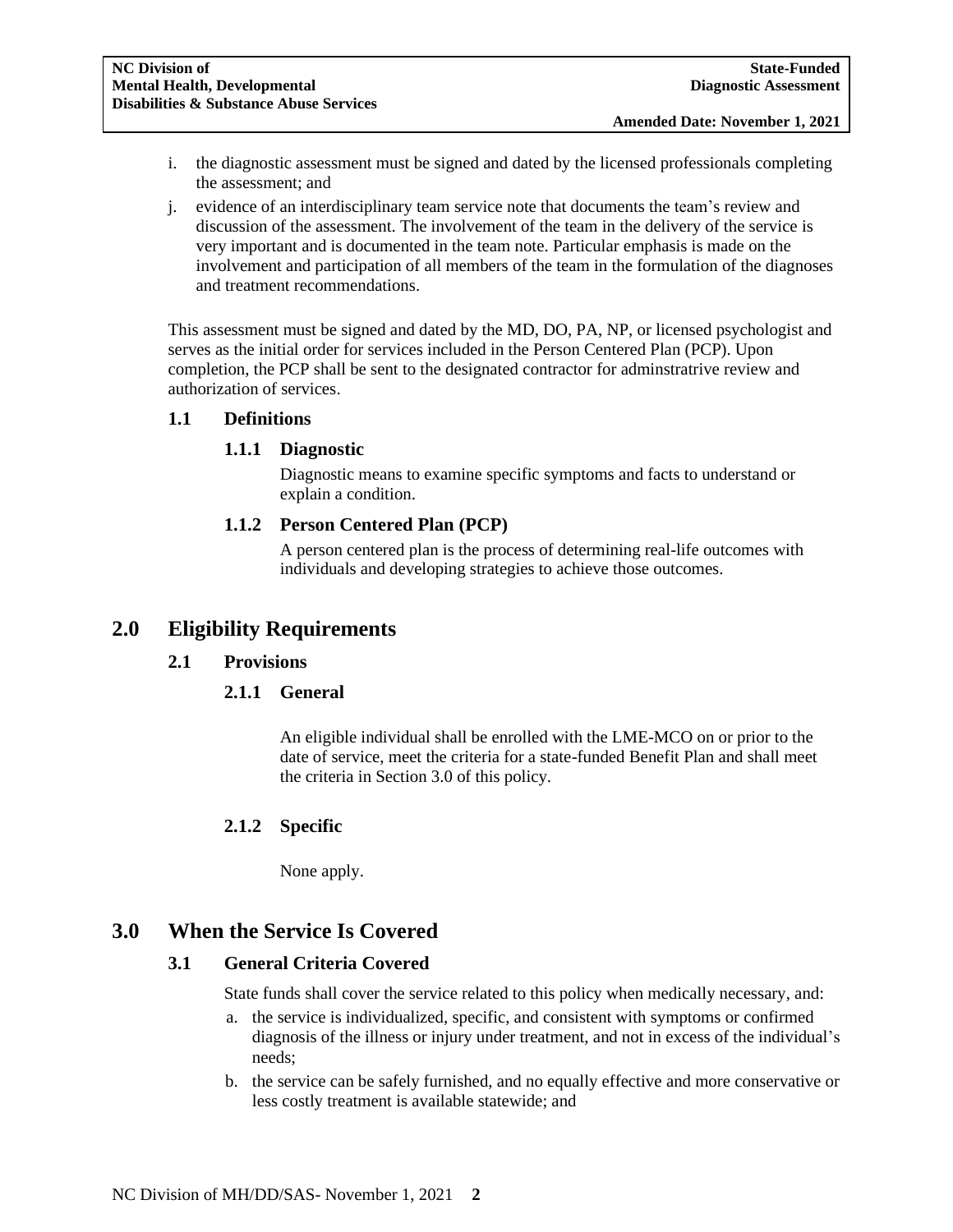c. the service is furnished in a manner not primarily intended for the convenience of the individual, the individual's caretaker, or the provider.

# <span id="page-4-1"></span><span id="page-4-0"></span>**3.2 Specific Criteria Covered**

## **3.2.1 Specific criteria covered by State Funds**

State funds shall cover Diagnostic Assessment when the following criteria are met:

- a. there is a known or suspected mental health, substance use disorder, intellectual or developmental disability diagnosis based on the DSM-5 diagnostic criteria; or
- b. initial assessment or triage information indicates a need for additional mental health, substance use disorder, intellectual, or developmental disabilities treatment or supports.

### **3.2.1.1 Continued Stay Criteria**

Not applicable.

# **3.2.1.2 Discharge Criteria**

Not applicable

# **3.2.2 State Funds Additional Criteria Covered**

None apply.

### <span id="page-4-3"></span><span id="page-4-2"></span>**3.3 Service Type and Setting**

A diagnostic assessment is a direct periodic service that can be provided in any location. This service may be provided to the individual in-person or via telehealth.

# <span id="page-4-5"></span><span id="page-4-4"></span>**4.0 When the Service Is Not Covered**

## **4.1 General Criteria Not Covered**

State funds shall not cover the service related to this policy when:

- a. the individual does not meet the eligibility requirements listed in **Section 2.0;**
- b. the individual does not meet the criteria listed in **Section 3.0;**
- c. the service duplicates another provider's service; or
- d. the service is experimental, investigational, or part of a clinical trial.

## <span id="page-4-7"></span><span id="page-4-6"></span>**4.2 Specific Criteria Not Covered**

## **4.2.1 Specific Criteria Not Covered by State Funds**

State funds shall not cover a diagnostic assessment on the same day as Assertive Community Treatment Team, Intensive In-Home, Multisystemic Therapy or Community Support Team services. If psychological testing or specialized assessments are indicated, they are covered separately using appropriate CPT codes for psychological, developmental, or neuropsychological testing.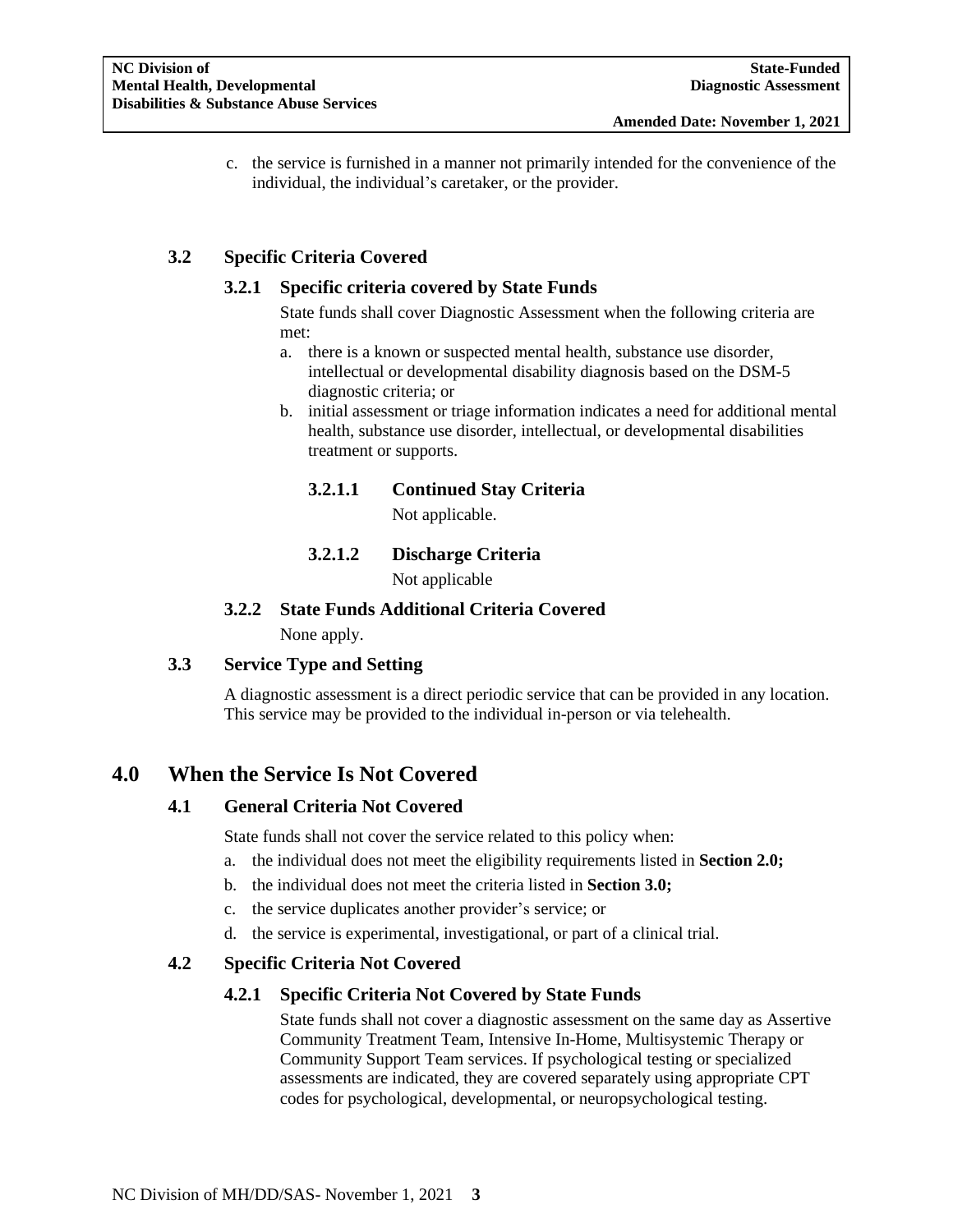State funds and Community Mental Health Block Grant funds outside of UCR may be used to support an individual who is an inmate in a public correctional institution. Substance Abuse Prevention and Treatment Block Grant funds may not be used for this purpose.

State funds shall not cover conversion therapy.

# <span id="page-5-1"></span><span id="page-5-0"></span>**5.0 Requirements for and Limitations on Coverage**

# **5.1 Prior Approval**

State funds shall not require prior approval for the first event in a fiscal year of service. Additional events, in the same fiscal year, require prior authorization and utilization management from the designated contractor.

**Note**: A diagnostic assessment equals one event.

# <span id="page-5-3"></span><span id="page-5-2"></span>**5.2 Prior Approval Requirements**

## **5.2.1 General**

The provider(s) shall submit to the LME-MCO the following:

- a. the prior approval request; and
- b. all health records and any other records that support the individual has met the specific criteria in **Subsection 3.2** of this policy.

### <span id="page-5-4"></span>**5.2.2 Specific**

Utilization management of covered services is a part of the assurance of medically necessary service provision. Authorization, which is an aspect of utilization management, validates approval to provide a medically necessary covered service to an individual eligible for this service.

### <span id="page-5-5"></span>**5.3 Additional Limitations or Requirements**

The Diagnostic Assessment report must document and include the elements described in **section 1.0.**

The Diagnostic Assessment team is responsible for completing all documentation on the diagnostic assessment for each individual being considered for services.

# <span id="page-5-6"></span>**6.0 Provider(s) Eligible to Bill for the Service**

To be eligible to bill for the service related to this policy, the provider(s) shall:

- a. meet LME-MCO qualifications for participation;
- b. have a current and signed Department of Health and Human Services (DHHS) Provider Administrative Participation Agreement; and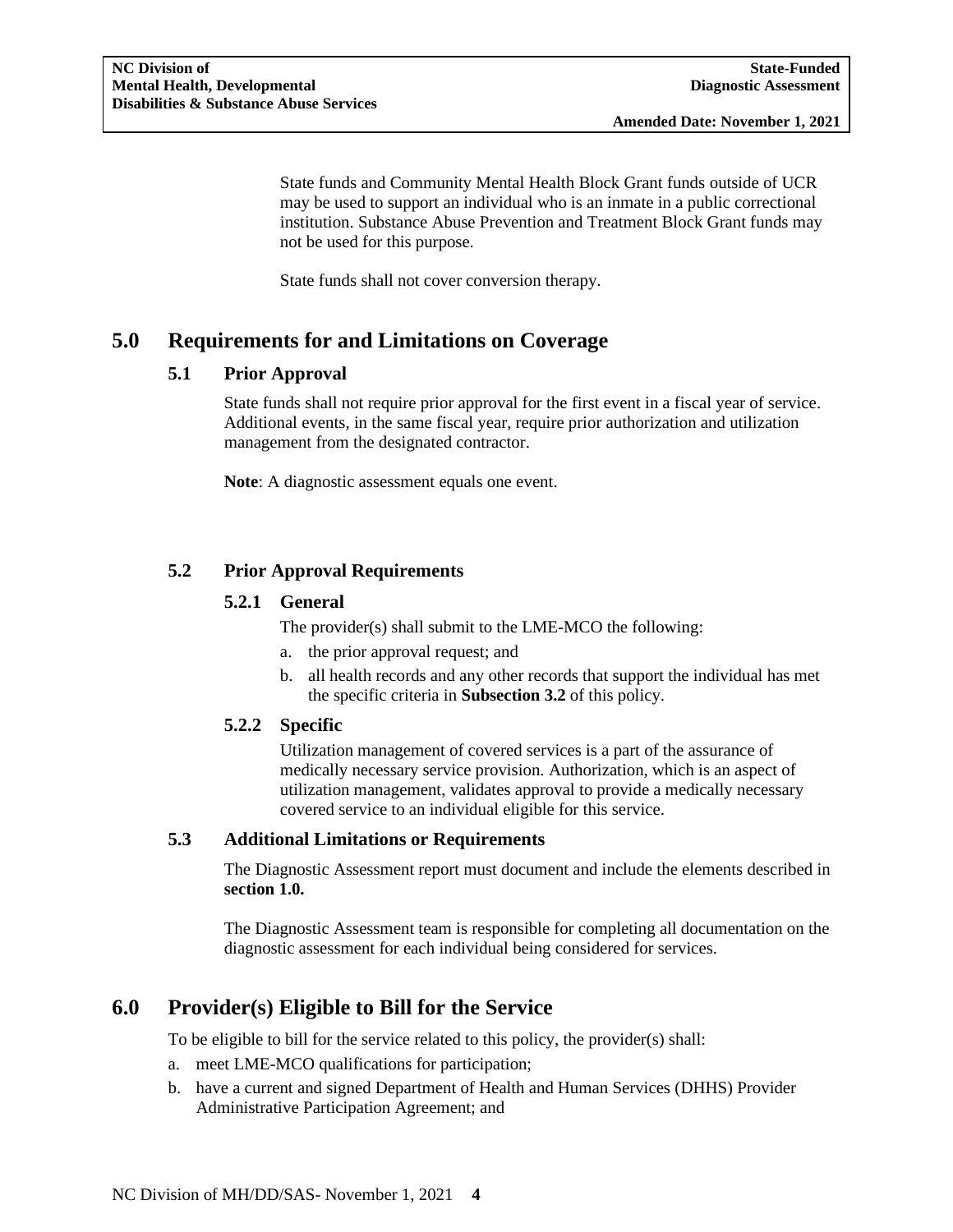c. bill only for services that are within the scope of their clinical practice, as defined by the appropriate licensing entity.

## <span id="page-6-0"></span>**6.1 Provider Qualifications and Occupational Licensing Entity Regulations**

The diagnostic assessment team shall include at least two Qualified Professionals (QPs), according to 10A NCAC 27G .0104:

- a. For individuals with Mental Health (MH) or Substance Use Disorder (SUD) diagnoses, both professionals must be licensed. One team member shall be an MD, DO, nurse practitioner, physician assistant, or licensed psychologist. For substance use-focused diagnostic assessment, the team must include an LCAS.
- b. For individuals with intellectual or developmental disabilities, one team member shall be an MD, DO, nurse practitioner, physician assistant, or licensed psychologist and one team member must be a master's level QP with at least two years of experience with individuals with intellectual or developmental disabilities.
- c. The MD, DO, NP, PA, or psychologist shall have the required experience with the population served in order to provide this service.

## <span id="page-6-1"></span>**6.2 Provider Certifications**

Diagnostic assessments must be conducted by practitioners employed by a mental health, substance abuse, or intellectual and developmental disability provider meeting the provider qualification policies, procedures, and standards established by Division of Mental Health, Developmental Disabilities and Substance Abuse Services (Division of MH/DD/SAS) and the requirements of 10A NCAC 27G. These policies and procedures set forth the administrative, financial, clinical, quality improvement, and information services infrastructure necessary to provide services.

Provider organizations must demonstrate that they meet these standards by being credentialed by the designated contractor. Within three years of enrollment as a provider, the organization must have achieved national accreditation. The organization must be established as a legally recognized entity in the United States and qualified or registered to do business as a corporate entity in the State of North Carolina.

# <span id="page-6-3"></span><span id="page-6-2"></span>**7.0 Additional Requirements**

## **7.1 Compliance**

Provider(s) shall comply with the following in effect at the time the service is rendered:

- a. All applicable agreements, federal, state and local laws and regulations including the Health Insurance Portability and Accountability Act (HIPAA), 42 CFR Part 2 and record retention requirements; and
- b. All NC Division of MH/DD/SAS policies, guidelines, policies, provider manuals, implementation updates, and bulletins, DHHS, DHHS division(s) or fiscal contractor(s).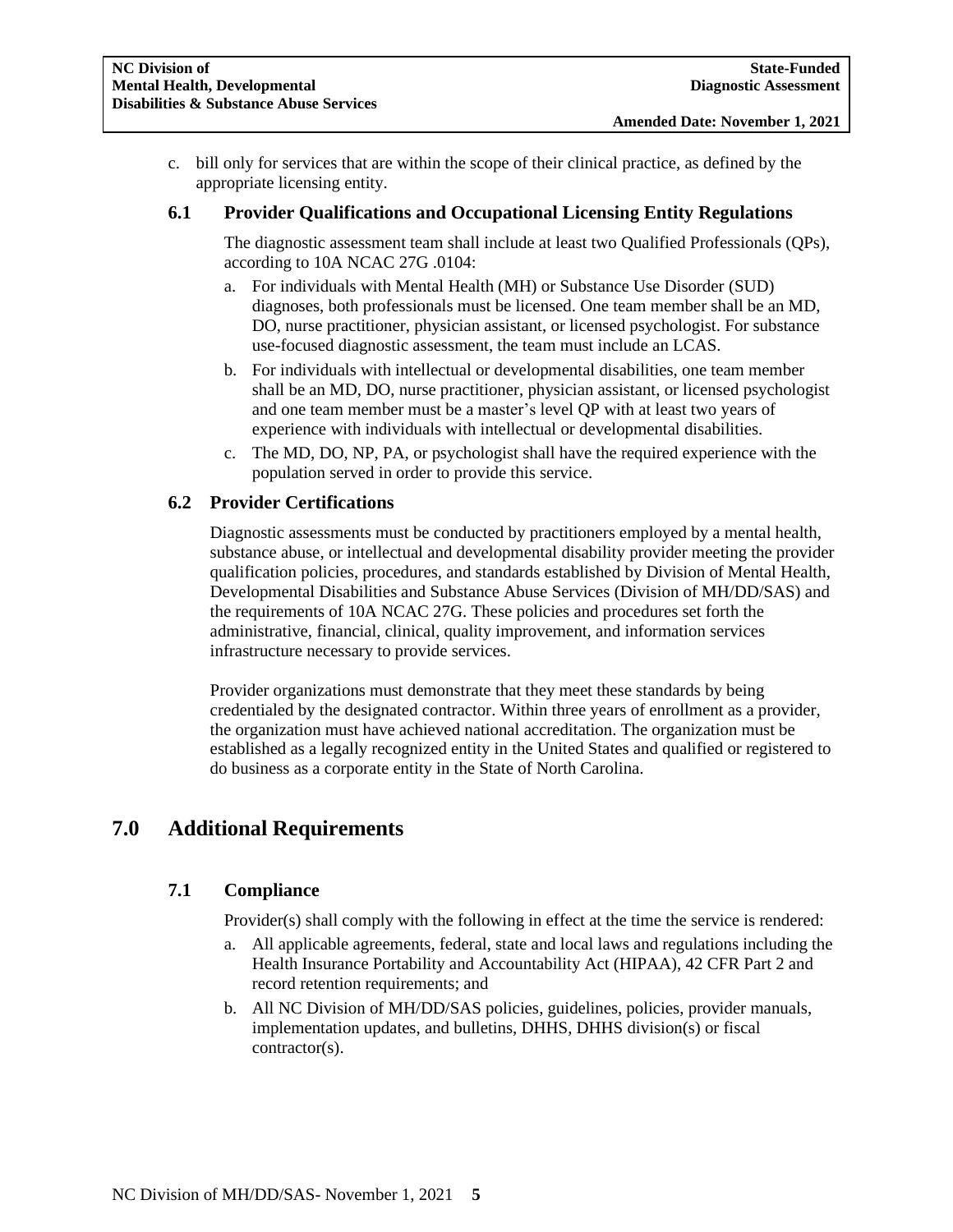# <span id="page-7-0"></span>**7.2 Expected Clinical Outcomes**

Results from a diagnostic assessment include an appropriate case formulation, an interpretation of the assessment information including recommendations for services, supports, treatment or additional assessments; a service order for immediate needs; and the development of PCP. For an individual with a substance-use disorder diagnosis, a diagnosis assessment must recommend the American Society of Addiction Medicine (ASAM) level of care determination.

### **8.0 Policy Implementation and History Original Effective Date:** January 1, 2004

### **History:**

| Date       | <b>Section or</b> | <b>Change</b>                                            |
|------------|-------------------|----------------------------------------------------------|
|            | <b>Subsection</b> |                                                          |
|            | Amended           |                                                          |
| 11/01/2021 | All Sections      | Currently covered Diagnostic Assessment services are     |
|            | and               | removed from the State-Funded Enhanced Mental            |
|            | Attentionment(s)  | Health and Substance Abuse Services service definition   |
|            |                   | package, to a new stand-alone service definition policy. |
|            |                   | ASAM criteria added as a requirement for individuals     |
|            |                   | with SUD diagnosis.                                      |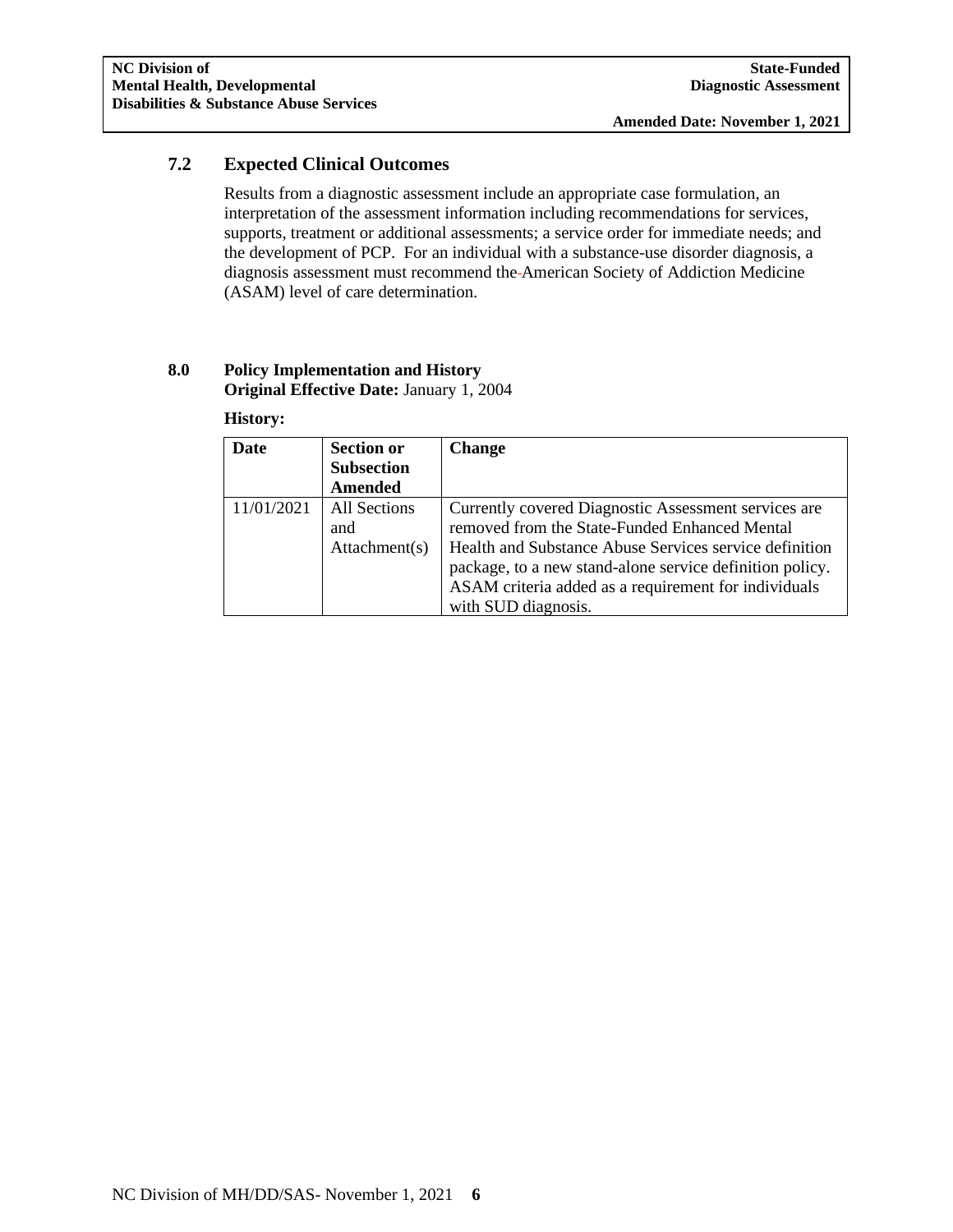# **Attachment A: Claims-Related Information**

<span id="page-8-0"></span>Provider(s) shall comply with the, *NCTracks Provider Claims and Billing Assistance Guide*, Division of MH/DD/SAS bulletins, fee schedules, service definition policies and any other relevant documents for specific coverage and reimbursement for state funds:

## <span id="page-8-1"></span>**A. Claim Type**

<span id="page-8-2"></span>Professional (CMS-1500/837P transaction)

## **B. International Classification of Diseases and Related Health Problems, Tenth Revisions, Clinical Modification (ICD-10-CM) and Procedural Coding System (PCS)**

Provider(s) shall report the ICD-10-CM and Procedural Coding System (PCS) to the highest level of specificity that supports medical necessity. Provider(s) shall use the current ICD-10 edition and any subsequent editions in effect at the time of service. Provider(s) shall refer to the applicable edition for code description, as it is no longer documented in the policy.

### <span id="page-8-3"></span>**C. Code(s)**

Provider(s) shall report the most specific billing code that accurately and completely describes the procedure, product or service provided. Provider(s) shall use the Current Procedural Terminology (CPT), Health Care Procedure Coding System (HCPCS), and UB-04 Data Specifications Manual (for a complete listing of valid revenue codes) and any subsequent editions in effect at the time of service. Provider(s) shall refer to the applicable edition for the code description, as it is no longer documented in the policy.

If no such specific CPT or HCPCS code exists, then the provider(s) shall report the procedure, product or service using the appropriate unlisted procedure or service code.

| <b>HCPCS</b> Code(s) |
|----------------------|
|                      |

### **Unlisted Procedure or Service**

**CPT:** The provider(s) shall refer to and comply with the Instructions for Use of the CPT Codebook, Unlisted Procedure or Service, and Special Report as documented in the current CPT in effect at the time of service.

**HCPCS:** The provider(s) shall refer to and comply with the Instructions for Use of HCPCS National Level II codes, Unlisted Procedure or Service and Special Report as documented in the current HCPCS edition in effect at the time of service.

### <span id="page-8-4"></span>**D. Modifiers**

Provider(s) shall follow applicable modifier guidelines.

## <span id="page-8-5"></span>**E. Billing Units**

Provider(s) shall report the appropriate code(s) used which determines the billing unit(s).

If psychological testing or specialized assessments are indicated, they are billed separately using appropriate CPT codes for psychological, developmental, or neuropsychological testing.